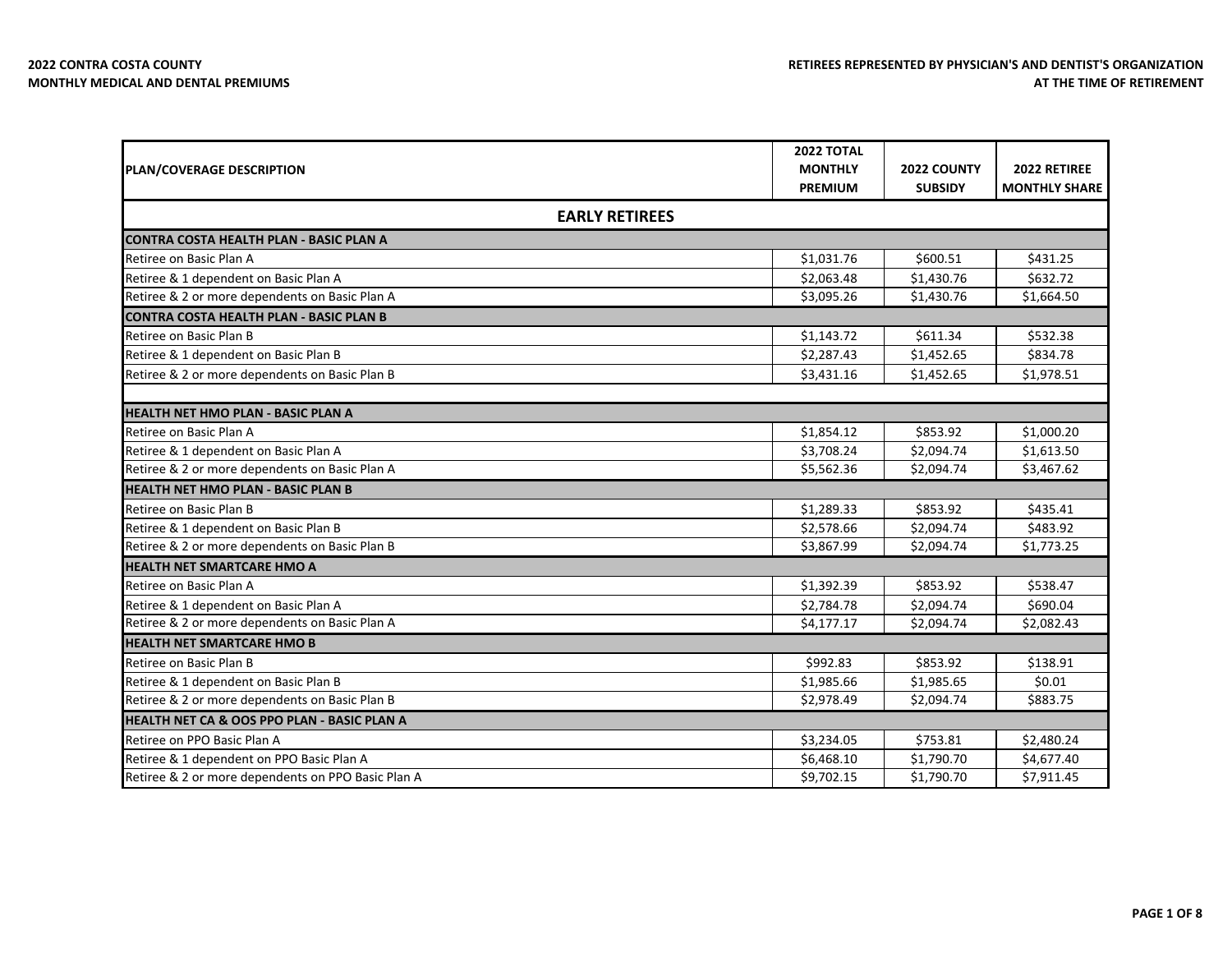| <b>PLAN/COVERAGE DESCRIPTION</b>               | 2022 TOTAL<br><b>MONTHLY</b> | <b>2022 COUNTY</b> | 2022 RETIREE         |
|------------------------------------------------|------------------------------|--------------------|----------------------|
|                                                | <b>PREMIUM</b>               | <b>SUBSIDY</b>     | <b>MONTHLY SHARE</b> |
| <b>EARLY RETIREES</b>                          |                              |                    |                      |
| <b>KAISER HIGH DEDUCTIBLE</b>                  |                              |                    |                      |
| Retiree on Basic Plan                          | \$579.96                     | \$579.95           | \$0.01               |
| Retiree & 1 dependent on Basic Plan            | \$1,159.92                   | \$1,159.91         | \$0.01               |
| Retiree & 2 or more dependents on Basic Plan   | \$1,739.88                   | \$1,432.42         | \$307.46             |
| <b>KAISER PERMANENTE - BASIC PLAN A</b>        |                              |                    |                      |
| Retiree on Basic Plan A                        | \$909.04                     | \$614.78           | \$294.26             |
| Retiree & 1 dependent on Basic Plan A          | \$1,818.08                   | \$1,432.42         | \$385.66             |
| Retiree & 2 or more dependents on Basic Plan A | \$2,727.12                   | \$1,432.42         | \$1,294.70           |
| <b>KAISER PERMANENTE - BASIC PLAN B</b>        |                              |                    |                      |
| Retiree on Basic Plan B                        | \$722.50                     | \$614.78           | \$107.72             |
| Retiree & 1 dependent on Basic Plan B          | \$1,445.00                   | \$1,432.42         | \$12.58              |
| Retiree & 2 or more dependents on Basic Plan B | \$2,167.50                   | \$1,432.42         | \$735.08             |
| TEAMSTERS 856 TRUST FUND KP HEALTH PLAN        |                              |                    |                      |
| Retiree on Basic Plan                          | \$759.71                     | \$614.78           | \$144.93             |
| Retiree & 1 dependent on Basic Plan            | \$1,554.78                   | \$1,432.42         | \$122.36             |
| Retiree & 2 or more dependents on Basic Plan   | \$2,226.06                   | \$1,432.42         | \$793.64             |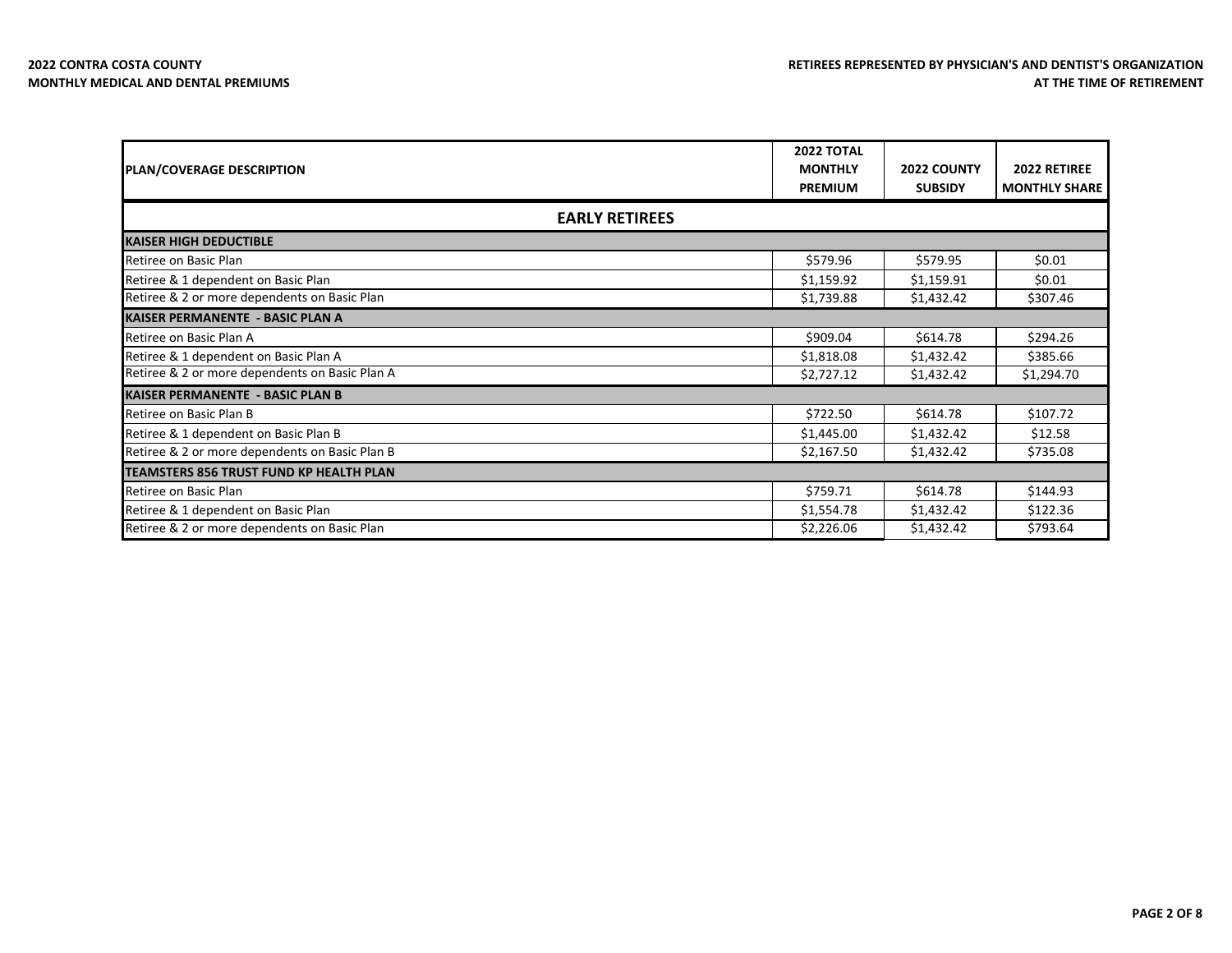| <b>PLAN/COVERAGE DESCRIPTION</b>                         | <b>2022 TOTAL</b><br><b>MONTHLY</b> | 2022 COUNTY    | 2022 RETIREE         |
|----------------------------------------------------------|-------------------------------------|----------------|----------------------|
|                                                          | <b>PREMIUM</b>                      | <b>SUBSIDY</b> | <b>MONTHLY SHARE</b> |
| SENIORITY PLUS/SENIOR ADVANTAGE PLANS                    |                                     |                |                      |
| <b>HEALTH NET SENIORITY PLUS (HNSP) PLAN A</b>           |                                     |                |                      |
| Retiree on HNSP Plan A                                   | \$702.90                            | \$514.27       | \$188.63             |
| Retiree & 1 dependent on HNSP Plan A                     | \$1,405.80                          | \$1,028.55     | \$377.25             |
| Retiree & 2 dependents on HNSP Plan A                    | \$2,108.70                          | \$1,542.83     | \$565.87             |
| HEALTH NET SENIORITY PLUS (HNSP) PLAN B                  |                                     |                |                      |
| Retiree on HNSP Plan B                                   | \$590.09                            | \$514.27       | \$75.82              |
| Retiree & 1 dependent on HNSP Plan B                     | \$1,180.18                          | \$1,028.55     | \$151.63             |
| Retiree & 2 dependents on HNSP Plan B                    | \$1,770.27                          | \$1,542.83     | \$227.44             |
| HEALTH NET CA & OOS PPO PLAN A WITH MEDICARE PARTS A & B |                                     |                |                      |
| Retiree on PPO Medicare Plan A                           | \$1,246.35                          | \$618.43       | \$627.92             |
| Retiree & 1 dependent on PPO Medicare Plan A             | \$2,492.70                          | \$1,236.73     | \$1,255.97           |
| Retiree & 2 dependents on PPO Medicare Plan A            | \$3,739.05                          | \$1,236.73     | \$2,502.32           |
|                                                          |                                     |                |                      |
| KAISER PERMANENTE SENIOR ADVANTAGE (KPSA) PLAN A         |                                     |                |                      |
| Retiree on KPSA Plan A                                   | \$333.68                            | \$295.00       | \$38.68              |
| Retiree & 1 dependent on KPSA Plan A                     | \$900.66                            | \$796.70       | \$103.96             |
| Retiree & 2 dependents on KPSA Plan A                    | \$900.66                            | \$900.65       | \$0.01               |
| KAISER PERMANENTE SENIOR ADVANTAGE (KPSA) PLAN B         |                                     |                |                      |
| Retiree on KPSA Plan B                                   | \$253.00                            | \$252.99       | \$0.01               |
| Retiree & 1 dependent on KPSA Plan B                     | \$682.62                            | \$682.61       | \$0.01               |
| Retiree & 2 dependents on KPSA Plan B                    | \$682.62                            | \$682.61       | \$0.01               |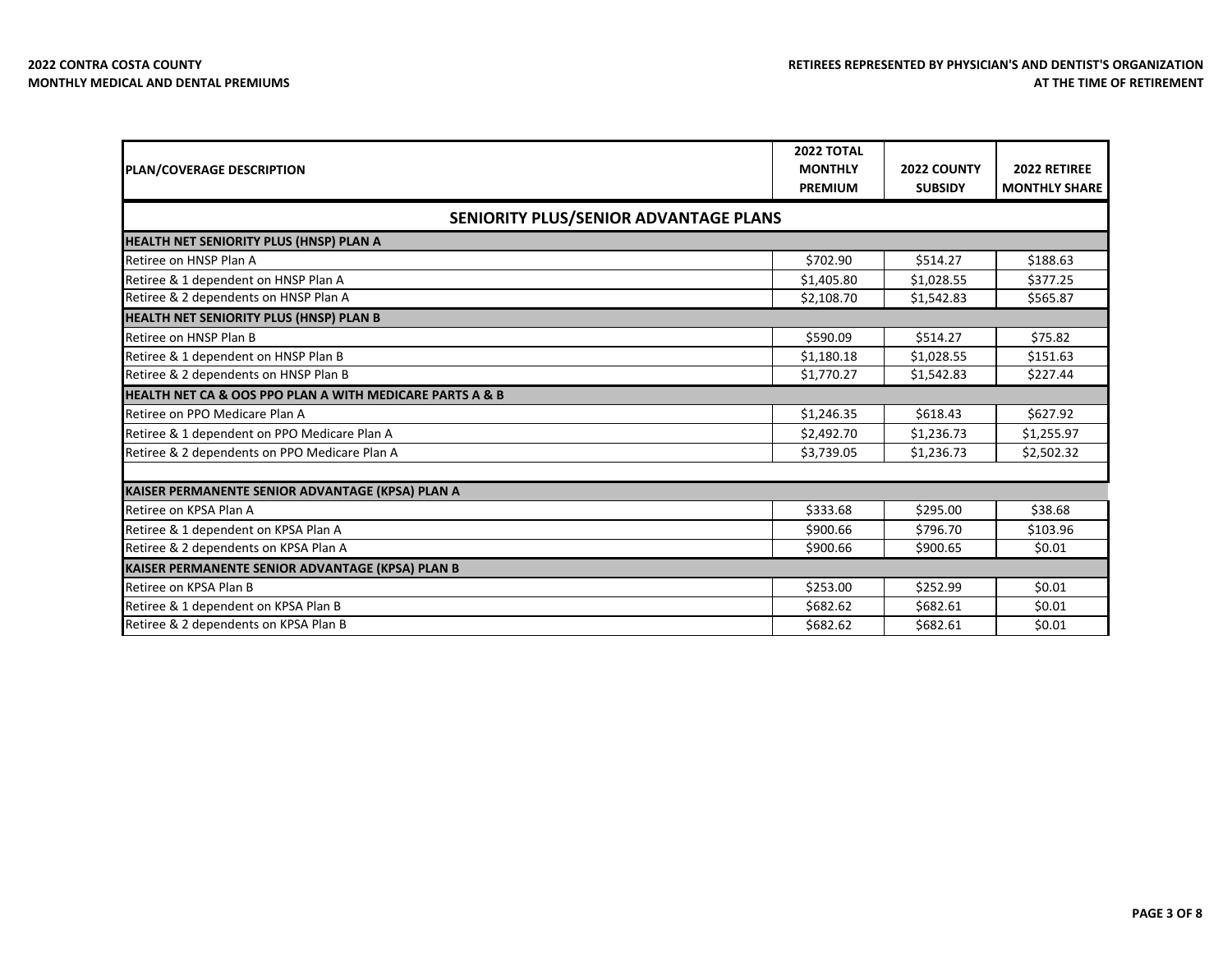| <b>PLAN/COVERAGE DESCRIPTION</b>                                          | 2022 TOTAL<br><b>MONTHLY</b> | 2022 COUNTY    | 2022 RETIREE         |
|---------------------------------------------------------------------------|------------------------------|----------------|----------------------|
|                                                                           | <b>PREMIUM</b>               | <b>SUBSIDY</b> | <b>MONTHLY SHARE</b> |
| <b>MEDICARE COORDINATION OF BENEFITS PLANS (COB)</b>                      |                              |                |                      |
| CONTRA COSTA HEALTH PLAN - MEDICARE COORDINATION OF BENEFITS (COB) PLAN A |                              |                |                      |
| Retiree on Medicare COB Plan A                                            | \$512.07                     | \$279.22       | \$232.85             |
| Retiree & 1 dependent on Medicare COB Plan A                              | \$1,024.14                   | \$558.44       | \$465.70             |
| Retiree & 2 dependents on Medicare COB Plan A                             | \$1,536.21                   | \$558.44       | \$977.77             |
| CONTRA COSTA HEALTH PLAN - MEDICARE COORDINATION OF BENEFITS (COB) PLAN B |                              |                |                      |
| Retiree on Medicare COB Plan B                                            | \$527.44                     | \$287.59       | \$239.85             |
| Retiree & 1 dependent on Medicare COB Plan B                              | \$1,054.88                   | \$575.18       | \$479.70             |
| Retiree & 2 dependents on Medicare COB Plan B                             | \$1,582.32                   | \$575.18       | \$1,007.14           |
|                                                                           |                              |                |                      |
| HEALTH NET MEDICARE COORDINATION OF BENEFITS PLAN A (HNCOB)               |                              |                |                      |
| Retiree on HNCOB Plan                                                     | \$910.65                     | \$563.32       | \$347.33             |
| Retiree & 1 dependent (2 on HNCOB)                                        | \$1,821.30                   | \$1,126.65     | \$694.65             |
| Retiree & 2 dependents (3 on HNCOB)                                       | \$2,731.95                   | \$1,126.65     | \$1,605.30           |
| HEALTH NET MEDICARE COORDINATION OF BENEFITS PLAN B (HNCOB)               |                              |                |                      |
| Retiree on HNCOB Plan                                                     | \$846.66                     | \$563.32       | \$283.34             |
| Retiree & 1 dependent (2 on HNCOB)                                        | \$1,693.32                   | \$1,126.65     | \$566.67             |
| Retiree & 2 dependent (3 on HNCOB)                                        | \$2,539.98                   | \$1,126.65     | \$1,413.33           |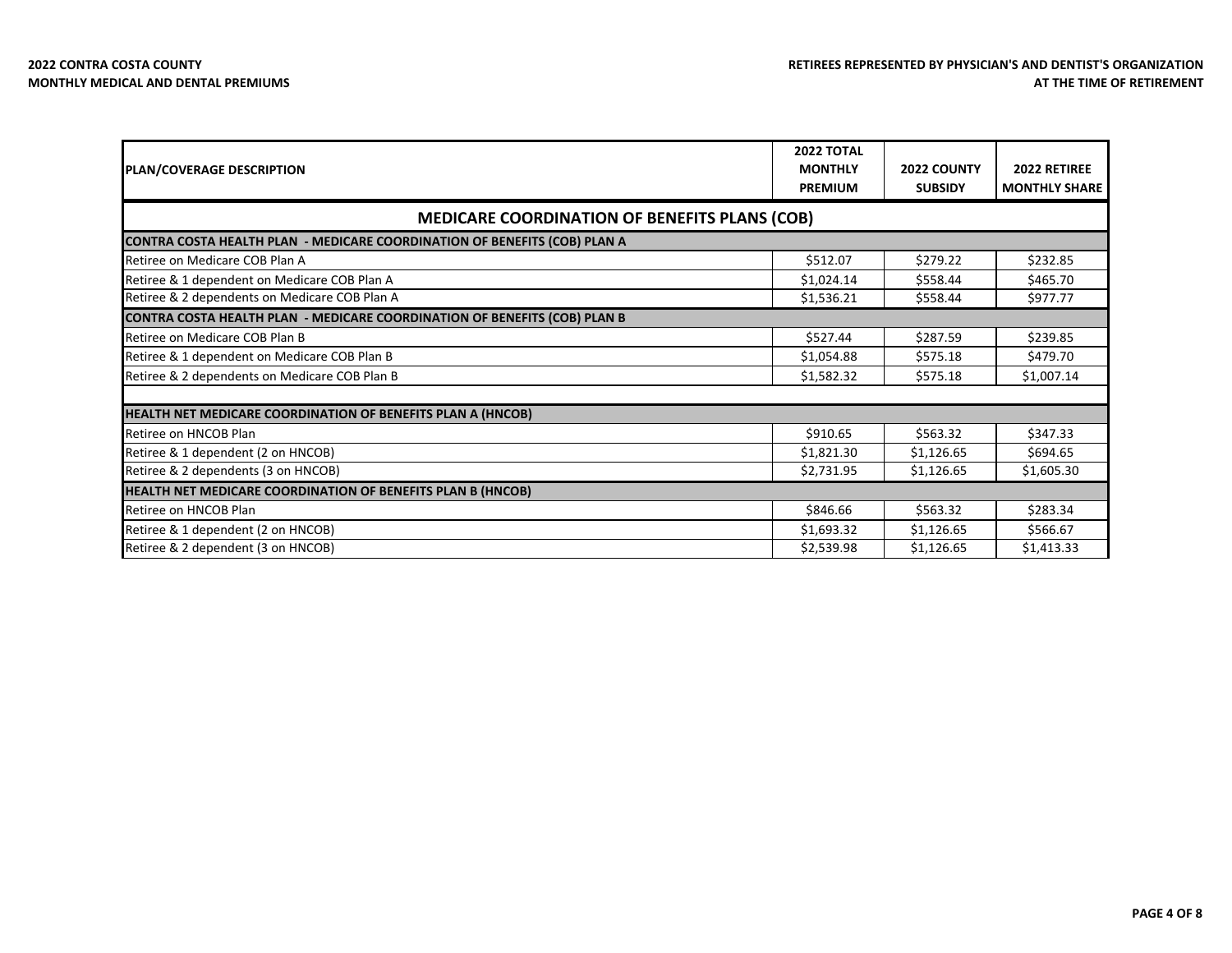| <b>PLAN/COVERAGE DESCRIPTION</b>                                                        | <b>2022 TOTAL</b><br><b>MONTHLY</b> | 2022 COUNTY    | 2022 RETIREE         |
|-----------------------------------------------------------------------------------------|-------------------------------------|----------------|----------------------|
|                                                                                         | <b>PREMIUM</b>                      | <b>SUBSIDY</b> | <b>MONTHLY SHARE</b> |
| <b>COMBINATION PLANS</b>                                                                |                                     |                |                      |
| COMBINATION OF CONTRA COSTA HEALTH PLAN - BASIC PLAN A & MEDICARE COB PLAN A            |                                     |                |                      |
| Retiree on Medicare COB Plan A, and, 1 or more dependents on Basic Plan A               | \$1,638.62                          | \$1,234.34     | \$404.28             |
| Retiree & 1 dependent on Medicare COB Plan A, and, 1 or more dependents on Basic Plan A | \$1,536.21                          | \$1,228.76     | \$307.45             |
| Retiree on Basic Plan A, and, 1 dependent on Medicare COB Plan A                        | \$1,638.62                          | \$1,234.34     | \$404.28             |
| Retiree on Basic Plan A, and, 2 or more dependents on Medicare COB Plan A               | \$1,536.21                          | \$1,228.76     | \$307.45             |
| Retiree & 1 dependent on Basic Plan A, and, 1 dependent on Medicare COB Plan A          | \$1,638.62                          | \$1,234.34     | \$404.28             |
| COMBINATION OF CONTRA COSTA HEALTH PLAN - BASIC PLAN B & MEDICARE COB PLAN B            |                                     |                |                      |
| Retiree on Medicare COB Plan B, and, 1 or more dependents on Basic Plan B               | \$1,687.81                          | \$1,249.14     | \$438.67             |
| Retiree & 1 dependent on Medicare COB Plan B, and, 1 or more dependents on Basic Plan B | \$1,582.32                          | \$1,265.62     | \$316.70             |
| Retiree on Basic Plan B, and, 1 dependent on Medicare COB Plan B                        | \$1,687.81                          | \$1,271.37     | \$416.44             |
| Retiree on Basic Plan B, and, 2 or more dependents on Medicare COB Plan B               | \$1,582.32                          | \$1,265.62     | \$316.70             |
| Retiree & 1 dependent on Basic Plan B, and, 1 dependent on Medicare COB Plan B          | \$1,687.81                          | \$1,271.37     | \$416.44             |
| COMBINATION OF HEALTH NET BASIC PLAN A AND HEALTH NET SENIORITY PLUS PLAN A (HNSP)      |                                     |                |                      |
| Retiree on HNSP Plan A, and, 1 dependent on Basic Plan A                                | \$2,557.02                          | \$1,370.24     | \$1,186.78           |
| Retiree on HNSP Plan A, and, 2 dependents on Basic Plan A                               | \$4,411.14                          | \$2,611.07     | \$1,800.07           |
| Retiree on HNSP Plan A, and, 3 dependents on Basic Plan A                               | \$4,411.14                          | \$2,611.07     | \$1,800.07           |
| Retiree & 1 dependent on HNSP Plan A, and, 1 dependent on Basic Plan A                  | \$3,259.92                          | \$1,886.57     | \$1,373.35           |
| Retiree on Basic Plan A, and, 1 dependent on HNSP Plan A                                | \$2,557.02                          | \$1,370.24     | \$1,186.78           |
| Retiree & 1 dependent on Basic Plan A, and, 1 dependent on HNSP Plan A                  | \$4,411.14                          | \$2,611.07     | \$1,800.07           |
| COMBINATION OF HEALTH NET BASIC PLAN B AND HEALTH NET SENIORITY PLUS PLAN B (HNSP)      |                                     |                |                      |
| Retiree on HNSP Plan B, and, 1 dependent on Basic Plan B                                | \$1,879.42                          | \$1,370.24     | \$509.18             |
| Retiree on HNSP Plan B, and, 2 dependents on Basic Plan B                               | \$3,168.75                          | \$2,611.07     | \$557.68             |
| Retiree on HNSP Plan B, and, 3 dependents on Basic Plan B                               | \$3,168.75                          | \$2,611.07     | \$557.68             |
| Retiree & 1 dependent on HNSP Plan B, and, 1 dependent on Basic Plan B                  | \$2,469.51                          | \$1,886.57     | \$582.94             |
| Retiree on Basic Plan B, and, 1 dependent on HNSP Plan B                                | \$1,879.42                          | \$1,370.24     | \$509.18             |
| Retiree & 1 dependent on Basic Plan B, and, 1 dependent on HNSP Plan B                  | \$3,168.75                          | \$2,611.07     | \$557.68             |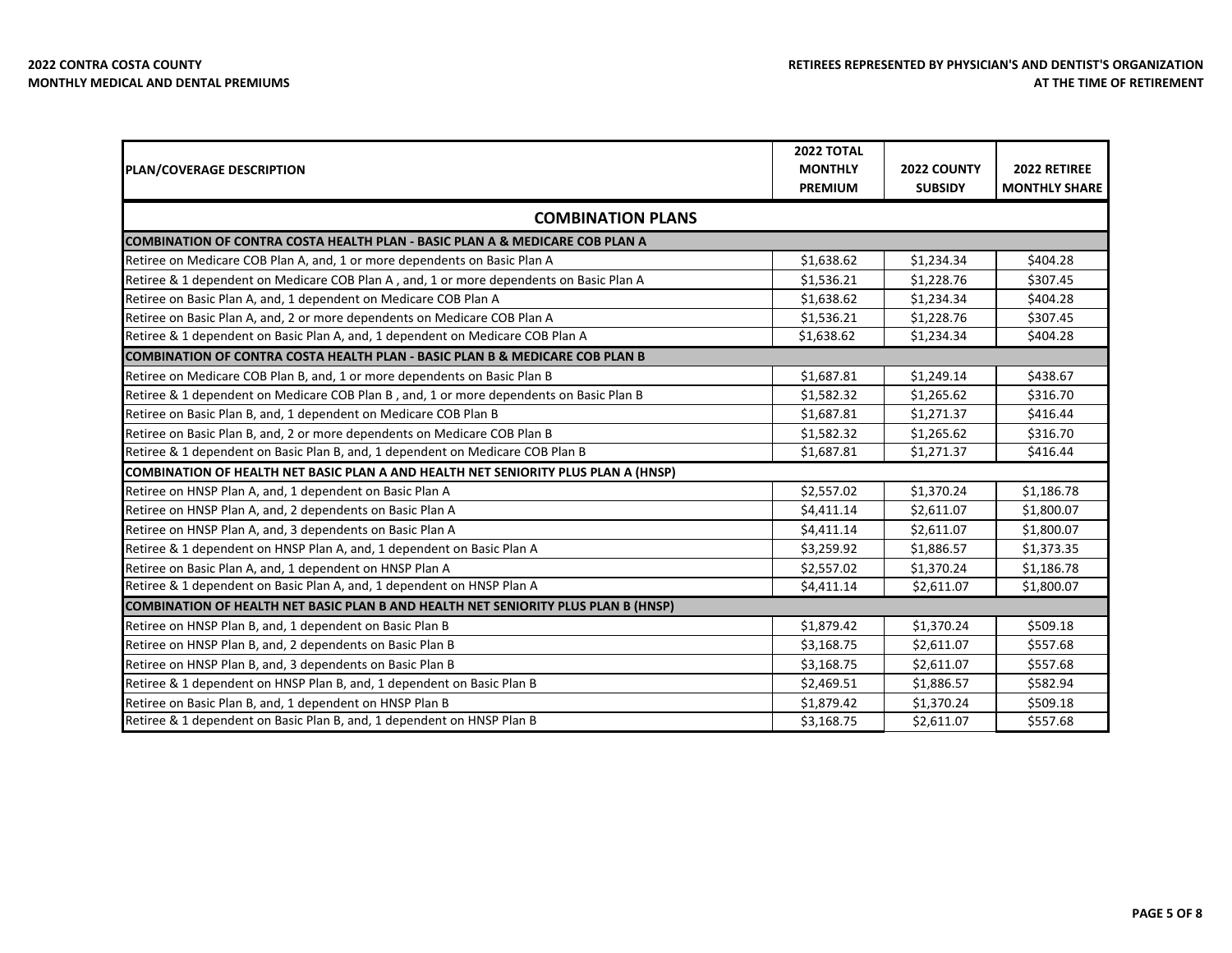**The State** 

| <b>PLAN/COVERAGE DESCRIPTION</b>                                                               | <b>2022 TOTAL</b><br><b>MONTHLY</b><br><b>PREMIUM</b> | 2022 COUNTY<br><b>SUBSIDY</b> | <b>2022 RETIREE</b><br><b>MONTHLY SHARE</b> |
|------------------------------------------------------------------------------------------------|-------------------------------------------------------|-------------------------------|---------------------------------------------|
| <b>COMBINATION PLANS</b>                                                                       |                                                       |                               |                                             |
| COMBINATION OF HEALTH NET (SMARTCARE) BASIC PLAN A AND HEALTH NET SENIORITY PLUS PLAN A (HNSP) |                                                       |                               |                                             |
| Retiree on HNSP Plan A, and, 1 dependent on Basic Plan A                                       | \$2,095.29                                            | \$1,370.24                    | \$725.05                                    |
| Retiree on HNSP Plan A, and, 2 dependents on Basic Plan A                                      | \$3,487.68                                            | \$2.611.07                    | \$876.61                                    |
| Retiree on HNSP Plan A, and, 3 dependents on Basic Plan A                                      | \$3,487.68                                            | \$2,611.07                    | \$876.61                                    |
| Retiree & 1 dependent on HNSP Plan A, and, 1 dependent on Basic Plan A                         | \$2,798.19                                            | \$1,886.57                    | \$911.62                                    |
| Retiree on Basic Plan A, and, 1 dependent on HNSP Plan A                                       | \$2,095.29                                            | \$1,370.24                    | \$725.05                                    |
| Retiree & 1 dependent on Basic Plan A, and, 1 dependent on HNSP Plan A                         | \$3,487.68                                            | \$2,611.07                    | \$876.61                                    |
| COMBINATION OF HEALTH NET (SMARTCARE) BASIC PLAN B AND HEALTH NET SENIORITY PLUS PLAN B (HNSP) |                                                       |                               |                                             |
| Retiree on HNSP Plan B, and, 1 dependent on Basic Plan B                                       | \$1,582.92                                            | \$1,370.24                    | \$212.68                                    |
| Retiree on HNSP Plan B, and, 2 dependents on Basic Plan B                                      | \$2,575.75                                            | \$2,575.74                    | \$0.01                                      |
| Retiree on HNSP Plan B, and, 3 dependents on Basic Plan B                                      | \$2,575.75                                            | \$2,575.74                    | \$0.01                                      |
| Retiree & 1 dependent on HNSP Plan B, and, 1 dependent on Basic Plan B                         | \$2,173.01                                            | \$1,886.57                    | \$286.44                                    |
| Retiree on Basic Plan B, and, 1 dependent on HNSP Plan B                                       | \$1,582.92                                            | \$1,370.24                    | \$212.68                                    |
| Retiree & 1 dependent on Basic Plan B, and, 1 dependent on HNSP Plan B                         | \$2,575.75                                            | \$2,575.74                    | \$0.01                                      |
| COMBINATION OF HEALTH NET CA & OOS PPO PLAN A - BASIC PLAN & PPO MEDICARE PLAN A               |                                                       |                               |                                             |
| Retiree on PPO Medicare Plan A, and, 1 dependent on PPO Basic Plan A                           | \$4,480.40                                            | \$1,372.24                    | \$3,108.16                                  |
| Retiree on PPO Basic Plan A, and, 1 dependent on PPO Medicare Plan A                           | \$4,480.40                                            | \$1,372.24                    | \$3,108.16                                  |
| Retiree & 1 dependent on PPO Medicare Plan A, and, 1 dependent on PPO Basic Plan A             | \$5,726.75                                            | \$1,990.54                    | \$3,736.21                                  |
| Retiree on PPO Basic Plan A, and, 2 dependents on PPO Medicare Plan A                          | \$5,726.75                                            | \$1,990.54                    | \$3,736.21                                  |
| Retiree & 1 dependent on PPO Medicare Plan A, and, 2 dependents on PPO Basic Plan A            | \$5,726.75                                            | \$1,990.54                    | \$3,736.21                                  |
| Retiree on PPO Medicare Plan A, and, 3 dependents on PPO Basic Plan A                          | \$7,714.45                                            | \$1,990.54                    | \$5,723.91                                  |
| ICOMBINATION OF KAISER BASIC PLAN A AND KPSA PLAN A                                            |                                                       |                               |                                             |
| Retiree on KPSA Plan A, and, 1 dependent on Basic Plan A                                       | \$1,242.72                                            | \$1,158.55                    | \$84.17                                     |
| Retiree on Basic Plan A, and, 1 dependent on KPSA Plan A                                       | \$1,476.02                                            | \$1,158.55                    | \$317.47                                    |
| Retiree on KPSA Plan A, and, 2 or more dependents on Basic Plan A                              | \$2,151.75                                            | \$1,158.55                    | \$993.20                                    |
| Retiree & 1 dependent on KPSA Plan A, and, 1 or more dependent on Basic Plan A                 | \$1,809.69                                            | \$1,121.04                    | \$688.65                                    |
| Retiree & 1 or more dependents on Basic Plan A, and, 1 dependent on KPSA Plan A                | \$2,385.05                                            | \$1,121.04                    | \$1,264.01                                  |
| <b>COMBINATION OF KAISER BASIC PLAN B AND KPSA PLAN B</b>                                      |                                                       |                               |                                             |
| Retiree on KPSA Plan B, and, 1 dependent on Basic Plan B                                       | \$975.50                                              | \$975.49                      | \$0.01                                      |
| Retiree on Basic Plan B, and, 1 dependent on KPSA Plan B                                       | \$1,152.12                                            | \$1,152.11                    | \$0.01                                      |
| Retiree on KPSA Plan B, and, 2 or more dependents on Basic Plan B                              | \$1,698.00                                            | \$1,158.55                    | \$539.45                                    |
| Retiree & 1 dependent on KPSA Plan B, and, 1 or more dependent on Basic Plan B                 | \$1,405.12                                            | \$1,121.04                    | \$284.08                                    |
| Retiree & 1 or more dependents on Basic Plan B, and, 1 dependent on KPSA Plan B                | \$1,874.62                                            | \$1,121.04                    | \$753.58                                    |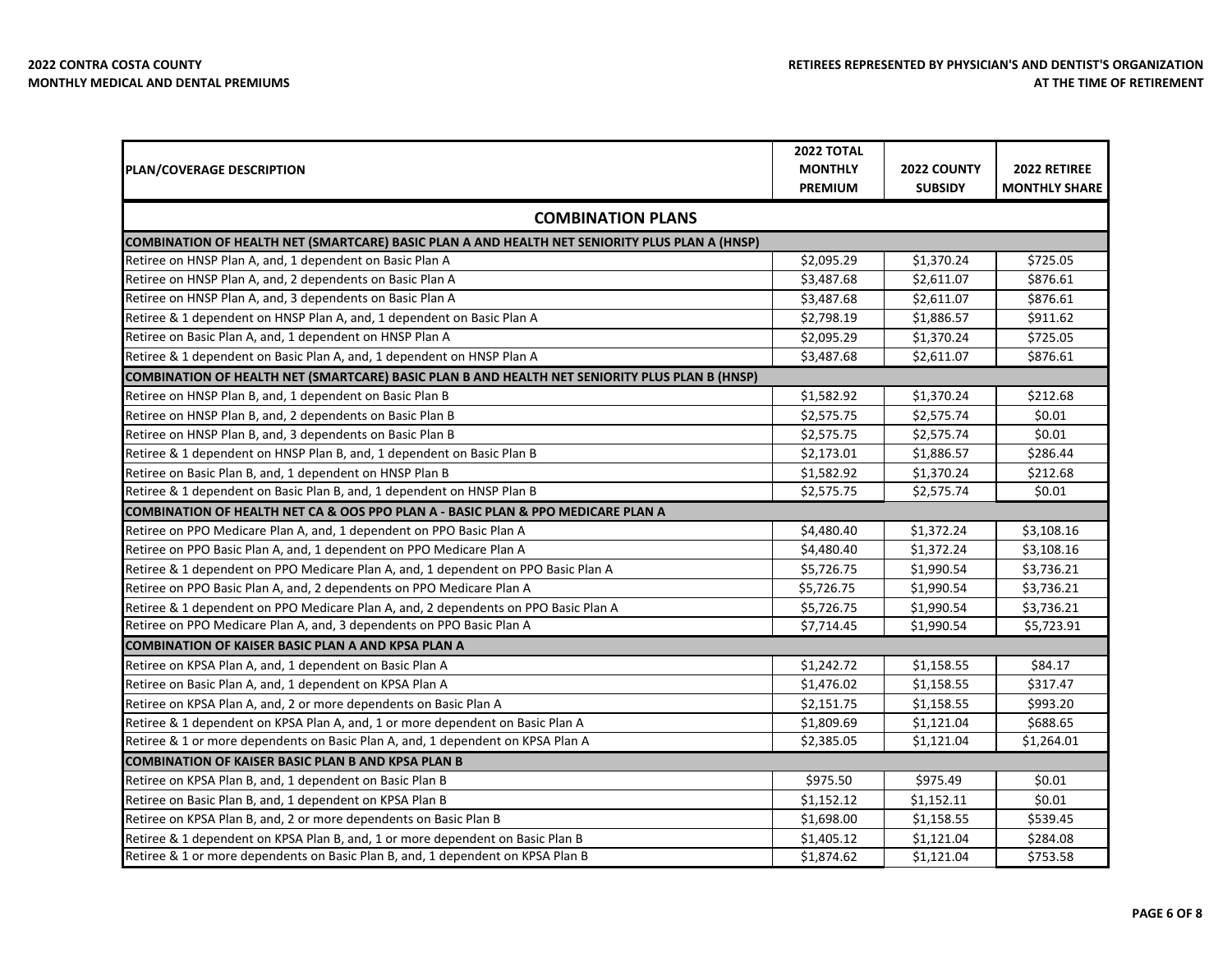| <b>PLAN/COVERAGE DESCRIPTION</b>                                                                   | 2022 TOTAL<br><b>MONTHLY</b><br><b>PREMIUM</b> | 2022 COUNTY<br><b>SUBSIDY</b> | 2022 RETIREE<br><b>MONTHLY SHARE</b> |
|----------------------------------------------------------------------------------------------------|------------------------------------------------|-------------------------------|--------------------------------------|
| <b>COORDINATION OF BENEFITS AND COMBINATION PLANS</b>                                              |                                                |                               |                                      |
| <b>COMBINATION OF HEALTH NET BASIC PLAN A AND HEALTH NET COORDINATION OF BENEFITS PLAN (HNCOB)</b> |                                                |                               |                                      |
| Retiree on HNCOB, and, 1 dependent on Basic Plan A                                                 | \$2,764.77                                     | \$1,417.24                    | \$1,347.53                           |
| Retiree on Basic Plan A, and, 1 dependent on HNCOB                                                 | \$2,764.77                                     | \$1,417.24                    | \$1,347.53                           |
| Retiree on HNCOB, and, 2 dependents on HN Basic Plan A                                             | \$4,618.89                                     | \$2,658.07                    | \$1,960.82                           |
| Retiree on HNCOB, and, 3 dependents on HN Basic Plan A                                             | \$4,618.89                                     | \$2,658.07                    | \$1,960.82                           |
| Retiree & 1 dependent on HNCOB, and, 1 dependent on Basic Plan A                                   | \$3,675.42                                     | \$1,980.57                    | \$1,694.85                           |
| Retiree on Basic Plan A, and 2 dependents on HNCOB                                                 | \$3,675.42                                     | \$1,980.57                    | \$1,694.85                           |
| COMBINATION OF HEALTH NET BASIC PLAN B AND HEALTH NET COORDINATION OF BENEFITS PLAN (HNCOB)        |                                                |                               |                                      |
| Retiree on HNCOB, and, 1 dependent on Basic Plan B                                                 | \$2,135.99                                     | \$1,417.24                    | \$718.75                             |
| Retiree on Basic Plan B, and, 1 dependent on HNCOB                                                 | \$2,135.99                                     | \$1,417.24                    | \$718.75                             |
| Retiree on HNCOB, and, 2 dependents on HN Basic Plan B                                             | \$3,425.32                                     | \$2,658.07                    | \$767.25                             |
| Retiree on HNCOB, and, 3 dependents on HN Basic Plan B                                             | \$3,425.32                                     | \$2,658.07                    | \$767.25                             |
| Retiree & 1 dependent on HNCOB, and, 1 dependent on Basic Plan B                                   | \$2,982.65                                     | \$1,980.57                    | \$1,002.08                           |
| Retiree on Basic Plan B, and 2 dependents on HNCOB                                                 | \$2,982.65                                     | \$1,980.57                    | \$1,002.08                           |
| <b>COORDINATION OF BENEFITS AND COMBINATION PLANS</b>                                              |                                                |                               |                                      |
| COMBINATION OF HEALTH NET SENIORITY PLUS PLAN A (HNSP) AND COORDINATION OF BENEFITS (COB) PLANS    |                                                |                               |                                      |
| Retiree on HNSP Plan A, and, dependent on Health Net Coordination of Benefits (COB) Plan           | \$1,613.55                                     | \$1,079.65                    | \$533.90                             |
| Retiree on Health Net Coordination of Benefits (COB) Plan, and, dependent on HNSP Plan A           | \$1,613.55                                     | \$1,079.65                    | \$533.90                             |
| COMBINATION OF HEALTH NET SENIORITY B PLUS (HNSP) AND COORDINATION OF BENEFITS (COB) PLANS         |                                                |                               |                                      |
| Retiree on HNSP Plan B, and, dependent on Health Net Coordination of Benefits (COB) Plan           | \$1,436.75                                     | \$1,079.65                    | \$357.10                             |
| Retiree on Health Net Coordination of Benefits (COB) Plan, and, dependent on HNSP Plan B           | \$1,436.75                                     | \$1,079.65                    | \$357.10                             |